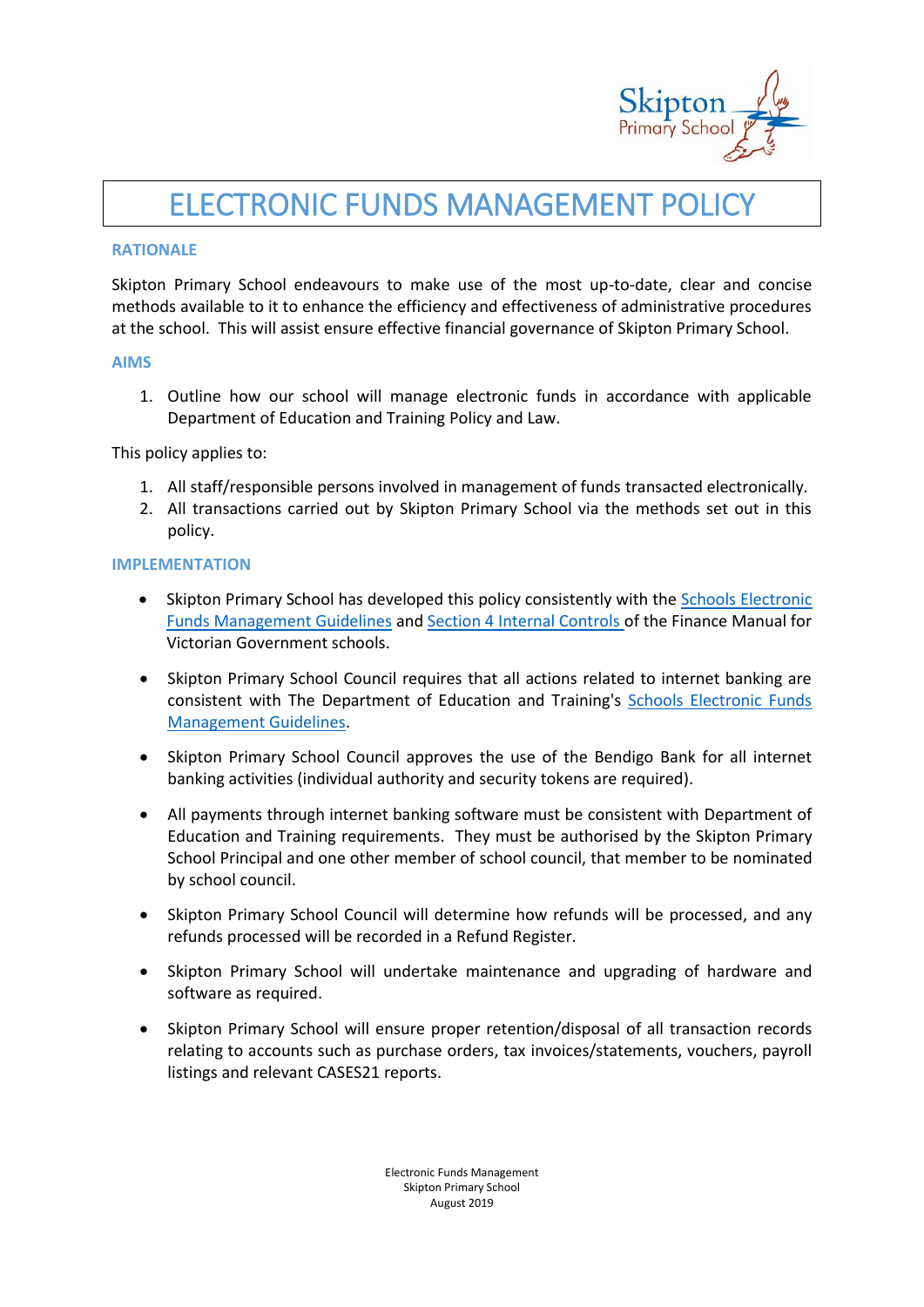## **Direct Debit**

- All direct debit agreements must be approved and signed by Skipton Primary School Council prior to implementation.
- The Skipton Primary School Council requires all suppliers to provide tax invoices/statements to the school prior to direct debiting any funds from Skipton Primary School's account
- A direct debit facility allows an external source to a pre-arranged amount of funds from Skipton Primary School's official account on a pre-arranged date. Any such payments will be authorised as detailed in this policy.
- Skipton Primary School will ensure adequate funds are available in the Skipton Primary School Account for the "sweep" of funds to the supplier.

## **Direct Deposit**

- Skipton Primary School utilises a "two user authorisation of payments" banking package, as it contains a greater degree of security and access controls.
- Creditor details will be kept up to date and the treatment of GST for creditors will be monitored.
- Payment transactions will be uploaded as a batch through the CASES21 system.
- All payments made through the internet banking system must be authorised by two authorised officers.
- The various internal controls that are in place include:
	- $\triangleright$  The school principal and one school council nominee (non-staff) will be nominated to have administrative/ payment authorisation responsibilities at any given time. The business manager will not be a nominated representative.
	- $\triangleright$  The allocation and security of personal identification number (PIN) information or software authorisation tokens.
	- $\triangleright$  The setting up of payee details in CASES21.
	- $\triangleright$  The authorisation of transfer of funds from the official account to payee accounts.
	- $\triangleright$  Alternative procedures for processing, using the direct deposit facility, for periods of Principal's/authorised staff member's (and Business Manager's) leave of absence.

## **BPay**

Skipton Primary School Council will approve, in writing, the Skipton Primary School Council's decision for the utilisation of BPAY.

Payments made by BPay are subject to the same requirements as for all transactions relating to accounts such as:

- purchase orders
- tax invoices/statements
- payment vouchers
- relevant CASES21 reports etc.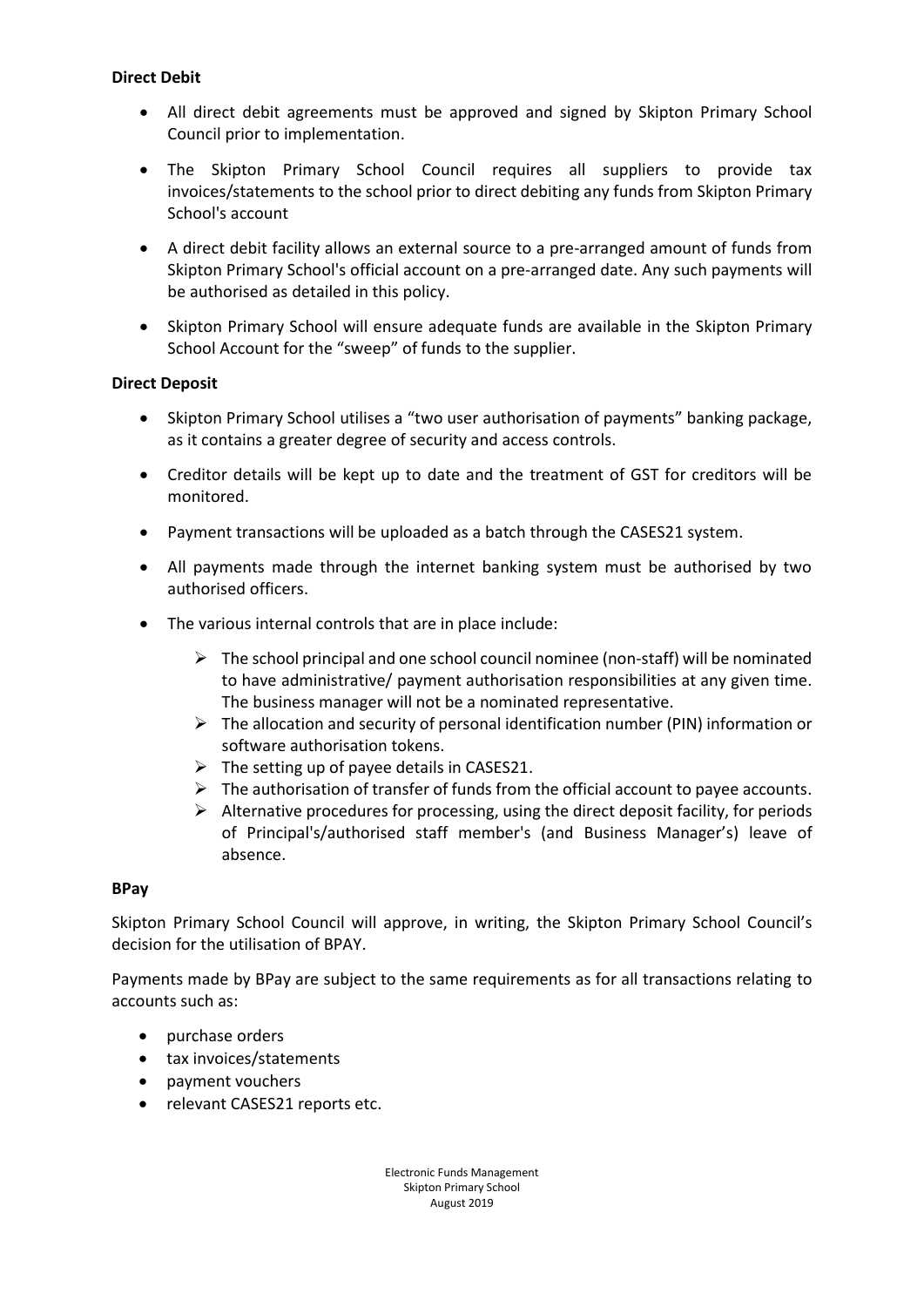This includes a requirement for the Skipton Primary School Principal to sign and date BPay transaction receipts attached to authorised payment vouchers.

## **Further Information and Resources**

- Finance Manual for Victorian Government Schools
	- $\triangleright$  [Section 3 Risk Management](http://www.education.vic.gov.au/Documents/school/teachers/management/fmvgssection3.pdf)
	- $\triangleright$  [Section 4 Internal Controls](http://www.education.vic.gov.au/Documents/school/teachers/management/fmvgssection4.pdf)
	- $\triangleright$  [Section 10 Receivables Management and Cash Handling](http://www.education.vic.gov.au/Documents/school/teachers/management/fmvgssection10.pdf) Available from[: School Financial Guidelines](http://www.education.vic.gov.au/school/teachers/management/finance/Pages/guidelines.aspx)
- **•** [Schools Electronic Funds Management Guidelines](http://www.education.vic.gov.au/Documents/school/principals/finance/Fin%20Schools%20Electronic%20Funds%20Management%20Guidelines%20V1_2.pdf)
- CASES21 Finance Business Process Guide  $\triangleright$  [Section 1: Families](https://edugate.eduweb.vic.gov.au/edulibrary/Schools/Forms/AllItems.aspx?RootFolder=%2fedulibrary%2fSchools%2fCASES21%2fCASES21%20Finance%2fFinance%20Business%20Process%20Guide&FolderCTID=&View=%7b393E28AF%2d9188%2d49EC%2d9B2F%2d5B1CA6BF217D%7d)
- **•** [Internal Controls for Victorian Government Schools](http://www.education.vic.gov.au/Documents/school/principals/finance/Fin%20Internal%20Control%20document%20v3.2.pdf)
- **[ICT Security Policy](https://edugate.eduweb.vic.gov.au/Services/IT/ITPolicies/Pages/Responsibilities.aspx)**
- [Public Records Office Victoria](https://www.prov.vic.gov.au/)
- [Archives and Records Management Advice for Schools.](http://www.education.vic.gov.au/school/principals/spag/governance/Pages/archives.aspx)

#### **EVALUATION**

This policy will be reviewed yearly, or more frequently if deemed necessary.

Electronic Funds Management Skipton Primary School August 2019